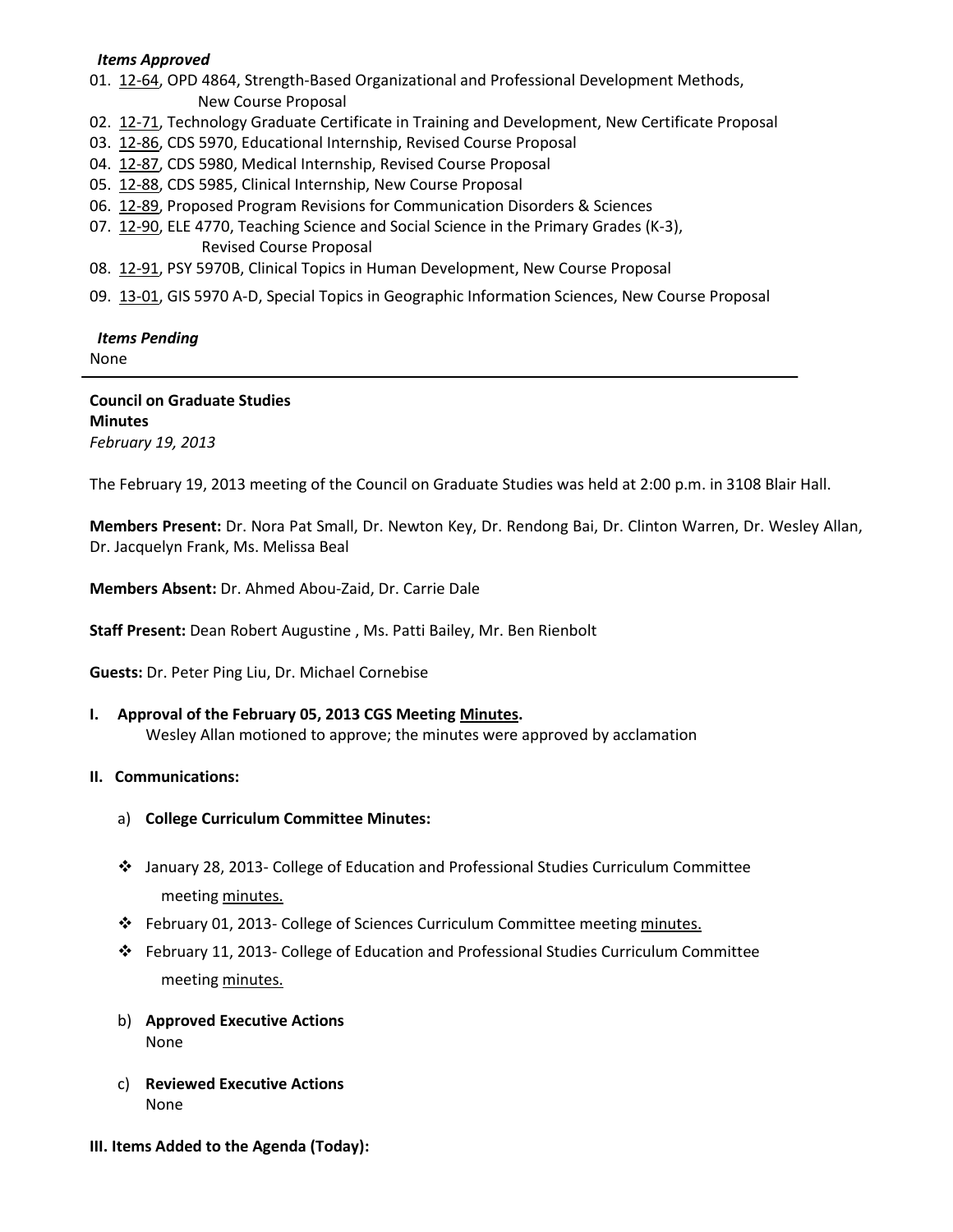#### None **IV. Items Acted Upon:**

01. [12-64,](http://castle.eiu.edu/~eiucgs/currentagendaitems/agenda12-64.pdf) OPD 4864, Strength-Based Organizational and Professional Development Methods, New Course Proposal; Bruce Barnard presented the course. Council approved unanimously; Effective date – Fall 2013 (3-0-3) OPD 4864, Strength-Based Organizational and Professional Development Methods,

This course provides background in the theoretical basis for strength-based approaches, while specifically focusing on Appreciative Inquiry and Relationship Awareness Theory. Students will gain an understanding of the principles and practices of Appreciative Inquiry as an organizational development method as well as applications of Relationship Awareness Theory to professional development, conflict management, coaching, and supervision.

 $\cdot \cdot$  Item 12-71 moved from pending status by vote of acclamation.

02. [12-71,](http://castle.eiu.edu/~eiucgs/currentagendaitems/agenda12-71.pdf) Technology Graduate Certificate in Training and Development, New Certificate Proposal; Peter Ping Liu presented the certificate. Council approved unanimously; Effective date – Fall 2013

Council agreed to act on items 12-86 through 12-89 together.

03. [12-86,](http://castle.eiu.edu/~eiucgs/currentagendaitems/agenda12-86.pdf) CDS 5970, Educational Internship, Revised Course Proposal; Gail Richard presented the course. Council approved unanimously; Effective date – Fall 2013

(Arr.-Arr.-9) CDS 5970, Educational Internship. Internship in a school setting approved by the department. To be taken credit/no credit for a maximum of three semester hours applicable to the degree.

# Prerequisite(s)

Acceptance by the educational internship site; completion of all CDS graduate coursework with the exception of other internships (CDS 5980) or thesis (CDS 5890); and a grade of B or better in CDS 5910, 5920 and at least four hours of CDS 5900.

04. [12-87,](http://castle.eiu.edu/~eiucgs/currentagendaitems/agenda12-87.pdf) CDS 5980, Medical Internship, Revised Course Proposal; Gail Richard presented the course. Council approved unanimously; Effective date – Fall 2013

(Arr.-Arr.-9) CDS 5980, Medical Internship. Internship experience in a medical setting approved by the department. To be taken credit/no credit for a maximum of three semester hours applicable to the degree..

# Prerequisite(s)

Acceptance by the medical internship site; completion of all CDS graduate coursework with the exception of CDS 5990, CDS 5970; and a grade of B or better in CDS 5910, 5920 and at least four hours of CDS 5900.

05. [12-88,](http://castle.eiu.edu/~eiucgs/currentagendaitems/agenda12-88.pdf) CDS 5985, Clinical Internship, New Course Proposal; Gail Richard presented the course. Council approved unanimously; Effective date – Fall 2013

(Arr.-Arr.-9) CDS 5985, Clinical Internship. Internship experience in an off-campus clinical setting approved by the department such as early intervention sites, pediatric medical sites, schools, agencies serving developmentally-disabled children and adults, clinics or private practice, etc. To be taken credit/no credit for a maximum of three semester hours applicable to the degree.

2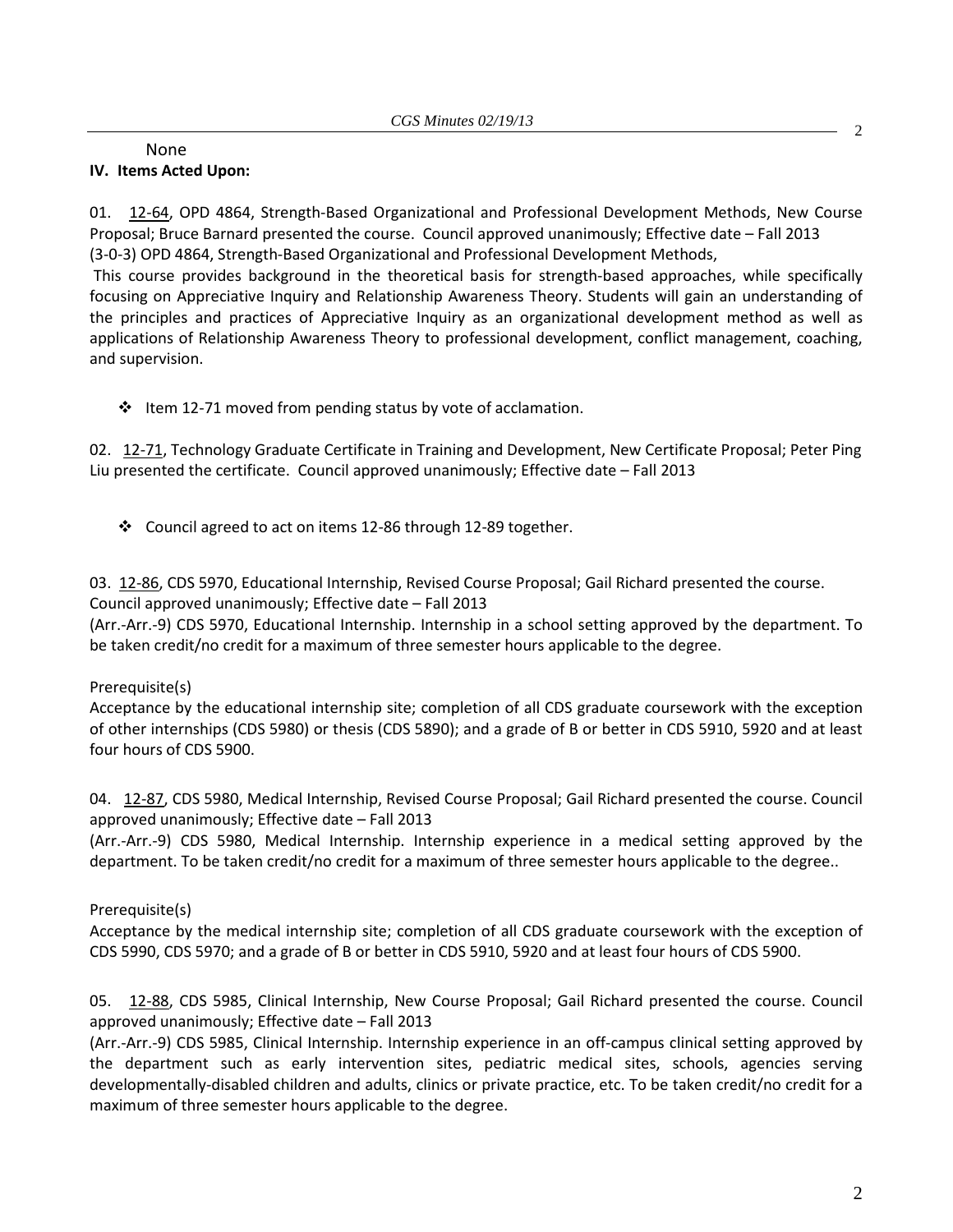Prerequisite(s)

Acceptance by the clinical internship site; completion of all CDS graduate coursework with the exception of CDS 5980, CDS 5970; and a grade of B or better in CDS 5910, 5920 and at least four hours of CDS 5900.

06. [12-89,](http://castle.eiu.edu/~eiucgs/currentagendaitems/agenda12-89.pdf) Proposed Program Revisions for Communication Disorders and Sciences; Gail Richard presented the proposal. Council approved unanimously; Effective date – Fall 2013

07. [12-90,](http://castle.eiu.edu/~eiucgs/currentagendaitems/agenda12-90.pdf) ELE 4770, Teaching Science and Social Science in the Primary Grades (K-3), Revised Course Proposal; Linda Reven presented the course. Council approved unanimously; Effective date – Fall 2013 (3-0-3) ELE 4770, Teaching Science and Social Science in the Primary Grades (K-3). This course introduces teacher candidates to content area instruction in the primary grades. Coursework includes research-based teaching methods coupled with effective instructional theory and developmental considerations in designing curriculum for teaching young children. Teacher candidates will develop lesson plans and an integrated thematic unit of study with a focus on science and social studies instruction.

Prerequisite(s):

Prerequisites for this course are ELE 3250 and ELE 3281 or permission of department chair. University Teacher Education and department requirements for enrollment must be met.

Co-requisite(s): ELE 4100, ELE 4880, ELE 4280

08. [12-91,](http://castle.eiu.edu/~eiucgs/currentagendaitems/agenda12-91.pdf) PSY 5970B, Clinical Topics in Human Development, New Course Proposal; Wesley Allan presented the course. Council approved unanimously; Effective date – Summer 2013

(3-0-3) PSY 5970B, Clinical Topics in Human Development. This course provides students with an understanding of developmental psychopathology, which includes how the mental health needs of persons vary across human development and how development affects mental health issues. The goal is to help students recognize and assess developmental issues (e.g., emotional and social) relevant to clinical diagnosis as well as to critically select developmentally-appropriate treatments.

Prerequisite(s):

Student must be admitted into the Clinical Psychology Master's Program

09. [13-01,](http://castle.eiu.edu/~eiucgs/currentagendaitems/agenda13-01.pdf) GIS 5970 A-D, Special Topics in Geographic Information Sciences, New Course Proposal; Michael Cornebise presented the course. Council approved unanimously; Effective date – Fall 2013

(3-0-3) GIS 5970 A-D, Special Topics in Geographic Information Sciences. Specific areas within the cohort disciplines will be given intensive study through lectures, readings, reports, papers, and discussion. Topics will be announced in advance by the MS in GIS co-directors.

Prerequisite(s):

Admission into the Master of Science in GIS program.

# **02 Committee Reports:**

**Textbook Advisory-** Michael Menze, not present

**Library Advisory**- Newton Key, committee met – discussion of Booth Library awards and 'America's Music' program

**Academic Technology (ATAC)**- Newton Key substituting for Rendong Bai, discussion of Wordpress update for

3